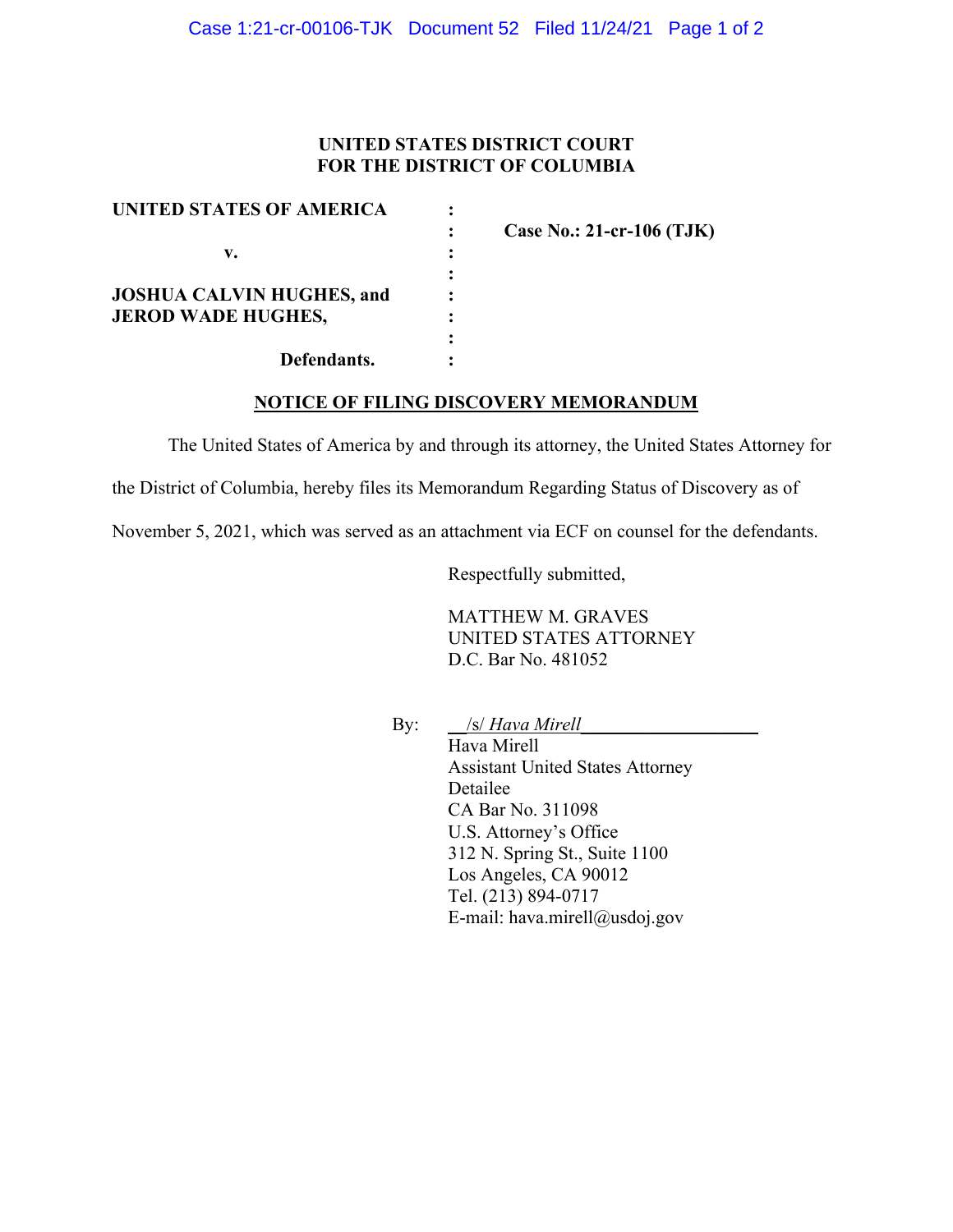Case 1:21-cr-00106-TJK Document 52 Filed 11/24/21 Page 2 of 2

# **CERTIFICATE OF SERVICE**

On this 24<sup>th</sup> day of November, 2021, a copy of the foregoing was served upon all parties

listed on the Electronic Case Filing (ECF) System.

\_\_/s/ *Hava Mirell\_\_\_\_\_\_\_\_\_\_\_\_\_\_\_\_\_*

Hava Mirell Assistant United States Attorney Detailee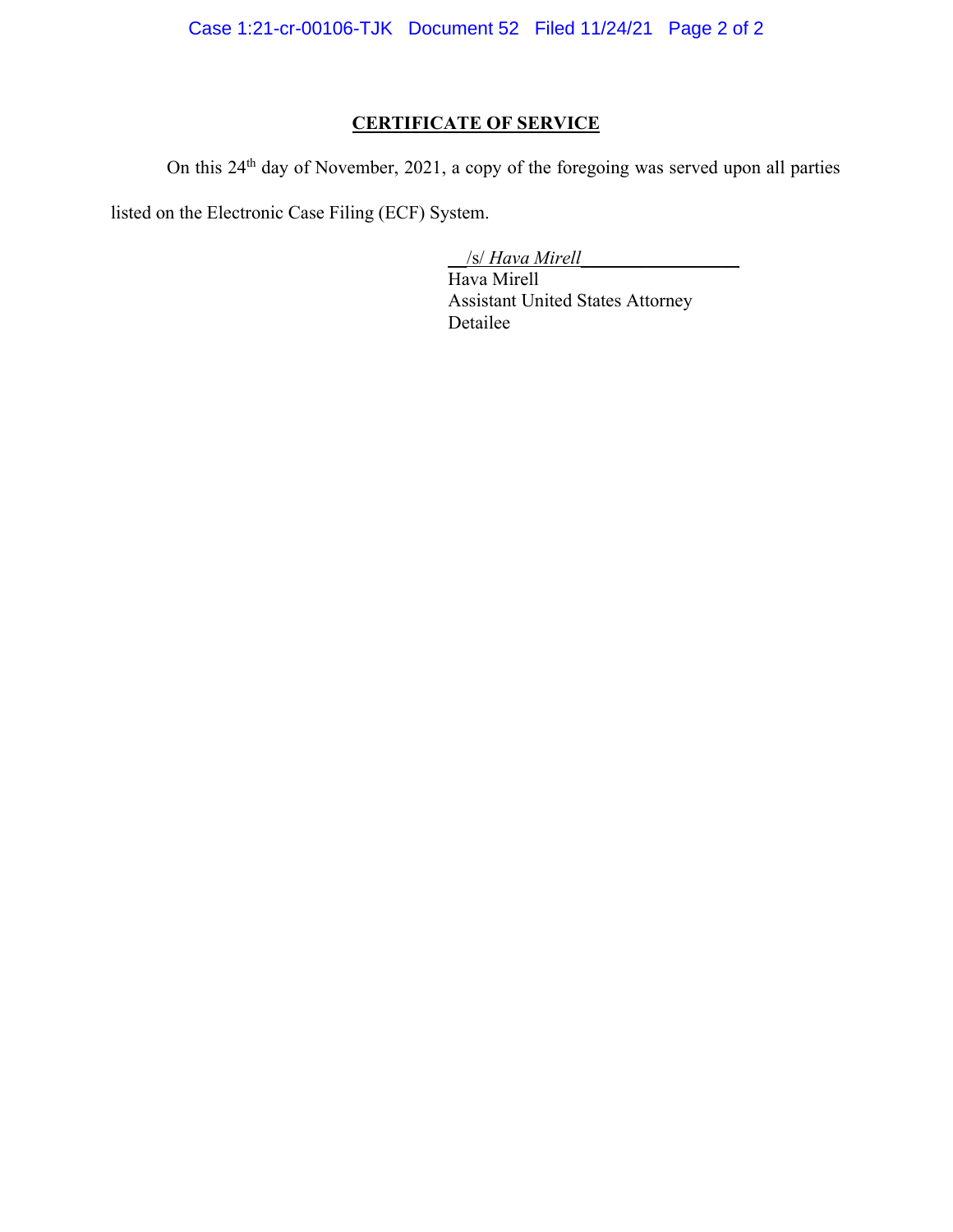### **UNITED STATES DISTRICT COURT FOR THE DISTRICT OF COLUMBIA**

| UNITED STATES OF AMERICA         |                           |
|----------------------------------|---------------------------|
|                                  | Case No.: 21-cr-106 (TJK) |
| v.                               |                           |
|                                  |                           |
| <b>JOSHUA CALVIN HUGHES, and</b> |                           |
| <b>JEROD WADE HUGHES,</b>        |                           |
|                                  |                           |
| Defendants.                      |                           |

#### **UNITED STATES' MEMORANDUM REGARDING STATUS OF DISCOVERY AS OF NOVEMBER 5, 2021**

The United States files this memorandum for the purpose of describing the status of implementation of our discovery plan in relation to voluminous sets of data that the government collected and continues to collect in its investigation of the Capitol Breach cases, among which may be interspersed information the defense may consider material or exculpatory. The materials upon which this memorandum is focused include, for example, thousands of hours of video footage from multiple sources (e.g., Capitol surveillance footage, body-worn-camera footage, results of searches of devices and Stored Communications Act ("SCA") accounts, digital media tips, Parler video, and news footage), and hundreds of thousands of investigative documents including but not limited to interviews of tipsters, witnesses, investigation subjects, defendants, and members of law enforcement.

#### **Status of Production of Video Footage**

Since our last status memorandum filed on October 21, 2021, the following video footage has been shared to the defense instance of evidence.com and is accessible to any Capitol Breach defense counsel who requests a license from the Federal Public Defender ("FPD"):

> • 142 files consisting of U.S. Secret Service (USSS) surveillance exterior camera footage from January 6, 2021.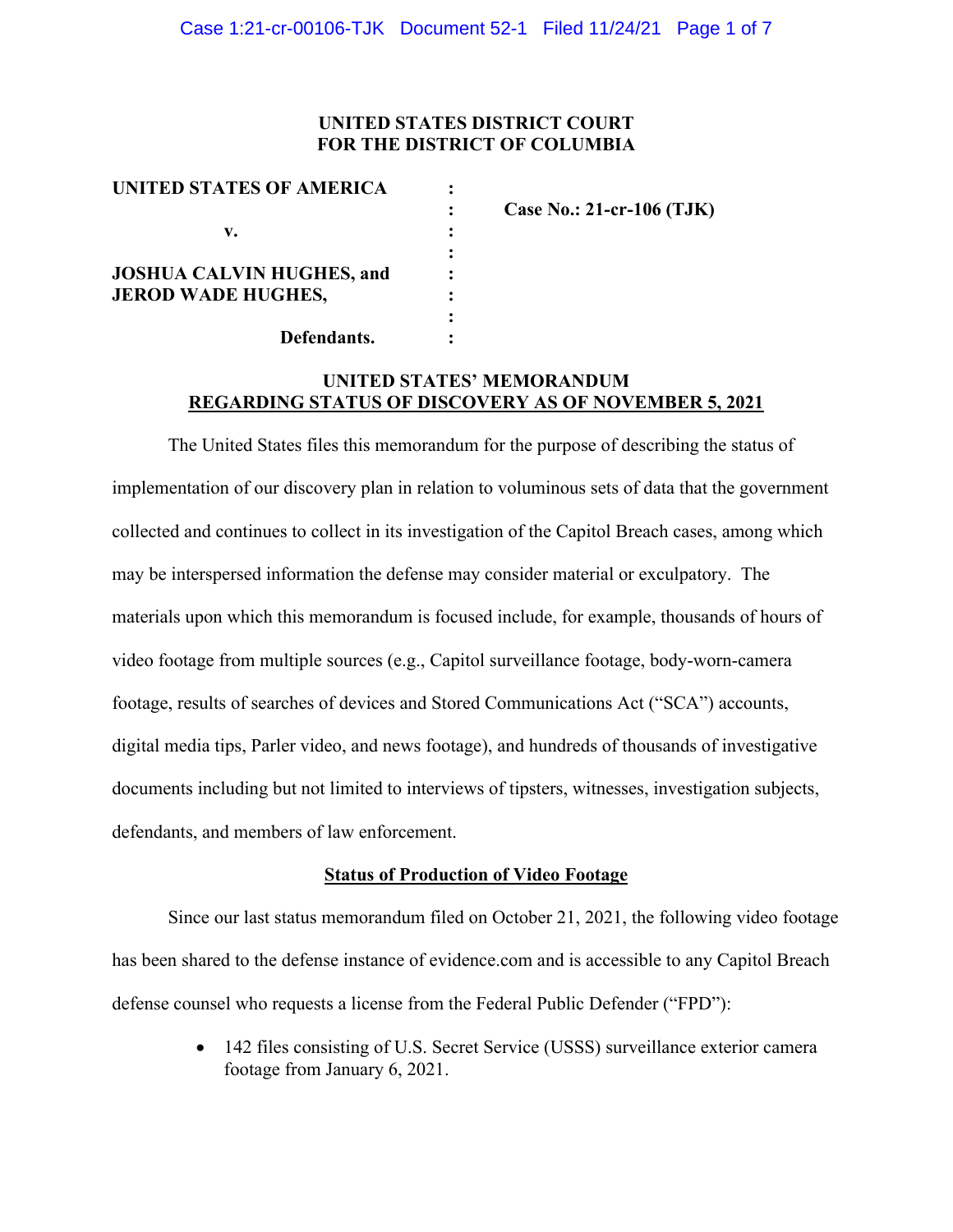- 4,204 files consisting of U.S. Capitol Police Closed Circuit Video ("USCP CCV") footage from 123 cameras. The contents of footage shared includes video from the interior of the U.S. Capitol.
- 24 files consisting of approximately 4 hours of body-worn-camera ("BWC") footage recorded by 11 Fairfax County Police officers. The footage begins on January 6, 2021, at 3:39 p.m. (and depicts the officers traveling to Washington, D.C.). The footage from the Capitol begins at 5:18 p.m.
- 60 files consisting of approximately 37 hours of BWC footage recorded by 22 Montgomery County Police officers. The footage begins on January 6, 2021, at 3:03 pm.

At this juncture, over 23,000 files consisting of USCP CCV, BWC and USSS surveillance footage have been made available to the defense instance of evidence.com

## **Status of Defense Relativity Workspace**

As we stated in our prior memorandum, the United States modified its contract with Deloitte Financial Advisory Services, LLP ("Deloitte") on October 13, 2021, to fund a Capitol Breach Relativity workspace and purchase licenses that will enable legal defense teams to gain access to the database. FPD is now consulting with Deloitte concerning the construction and organization of the defense workspace and a structure for distributing Relativity licenses to defense counsel. FPD will notify Capitol Breach defense counsel on how to obtain Relativity licenses once the defense workspace is constructed and organized and is ready to be populated with documents.

In furtherance of FPD's efforts to construct the defense Relativity environment, on Friday, November 5, 2021, we will produce to the defense workspace a sample production consisting of 844 files of varied formats that are representative of many of the items we intend to produce. FPD and its vendor will use these files to create standard views, layouts, and coding panes to optimize defense attorney review of the voluminous documents we ultimately will provide.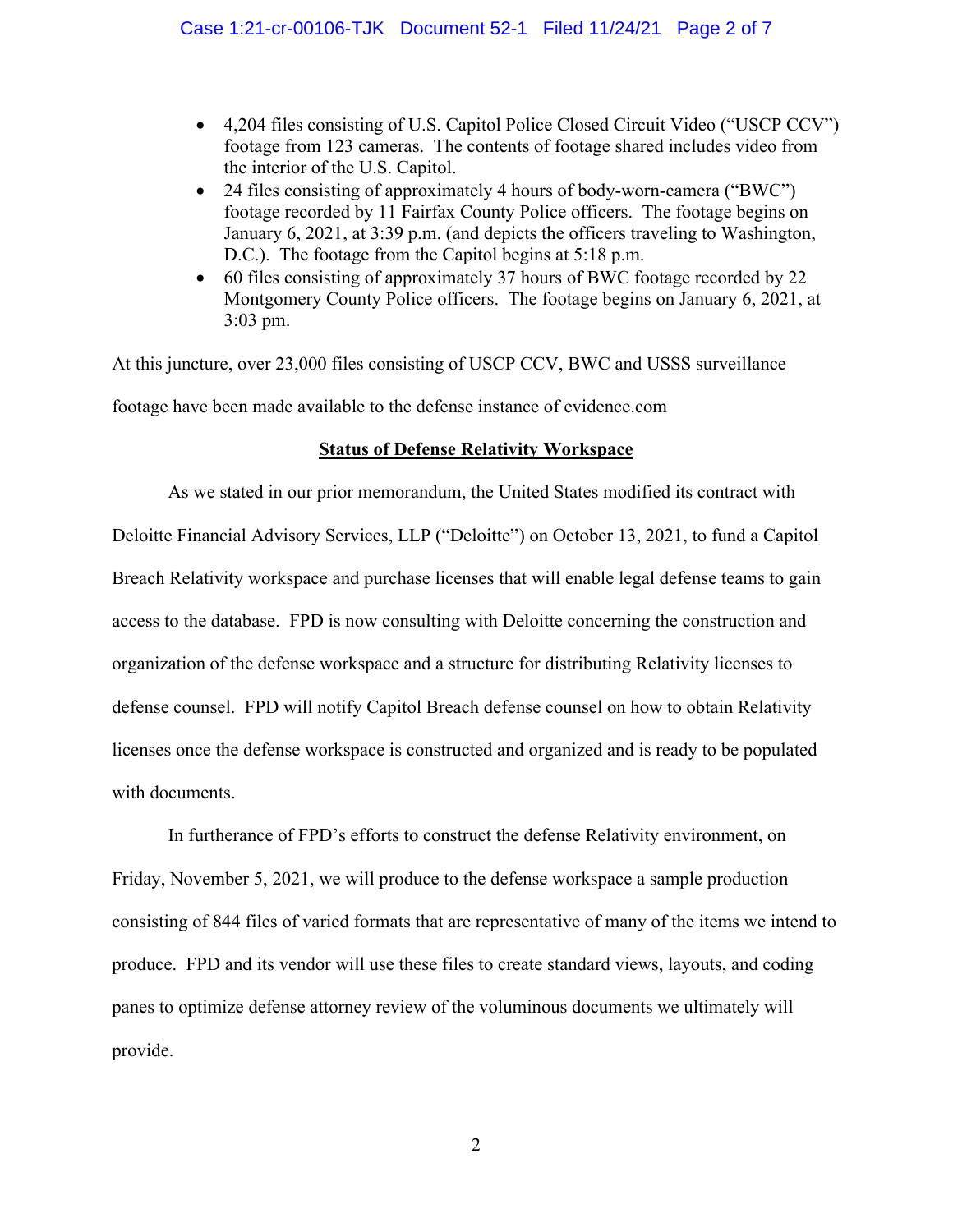# **Status of Production of Documents**

Since our last status memorandum filed on October 21, 2021, the following materials and

a corresponding index have been made available for sharing with Capitol Breach defense counsel

via USAfx:

- A camera map of the Capitol Grounds. The camera map is work product that was created at the request of the Discovery Team to assist the defense in viewing USCP CCV. All camera locations depicted are approximate.
- Ten aerial surveillance images received from the Metropolitan Police Department ("MPD").
- Six demonstration permits received from the USCP.
- A spreadsheet containing the filenames/titles, starting times, video length, and date of the USSS video. This spreadsheet is work product that was created by the Discovery Team to assist the defense in viewing USSS video.
- 30 digital audio files consisting of 30 hours of MPD radio transmissions (Special Operations Division ("SOD") channel), beginning on January 6, 2021, at 12:00 a.m. and ending January 7, 2021 at 6:00 a.m.
- A 673-page transcript of the MPD radio transmissions (SOD channel), and an index that associates the Bates number for each audio file with the relevant pages of the transcript.
- USCP after-action reports (176 pages, redacted).
- 159 documents largely consisting of Federal Bureau of Investigation reports of interview of law enforcement officers about their experiences on January 6, 2021, and accompanying exhibits (being produced on November 5, 2021).

# **Contents of Government Relativity Database**

As of our last filing, we stated that our Relativity database contained, *inter alia*, over

23,000 records from MPD. Using Relativity's deduplication tools, we were able to eliminate

about 4,000 records as duplicates. We will continue to deduplicate materials that we collect in

this investigation to make the database as efficient as possible.

# **Incarcerated Defendants**

As a preliminary matter, the Department of Corrections ("DOC") has significantly

expanded its existing electronic evidence review program. Under that program, defense

attorneys may request that clients be allowed to review voluminous or electronic evidence on a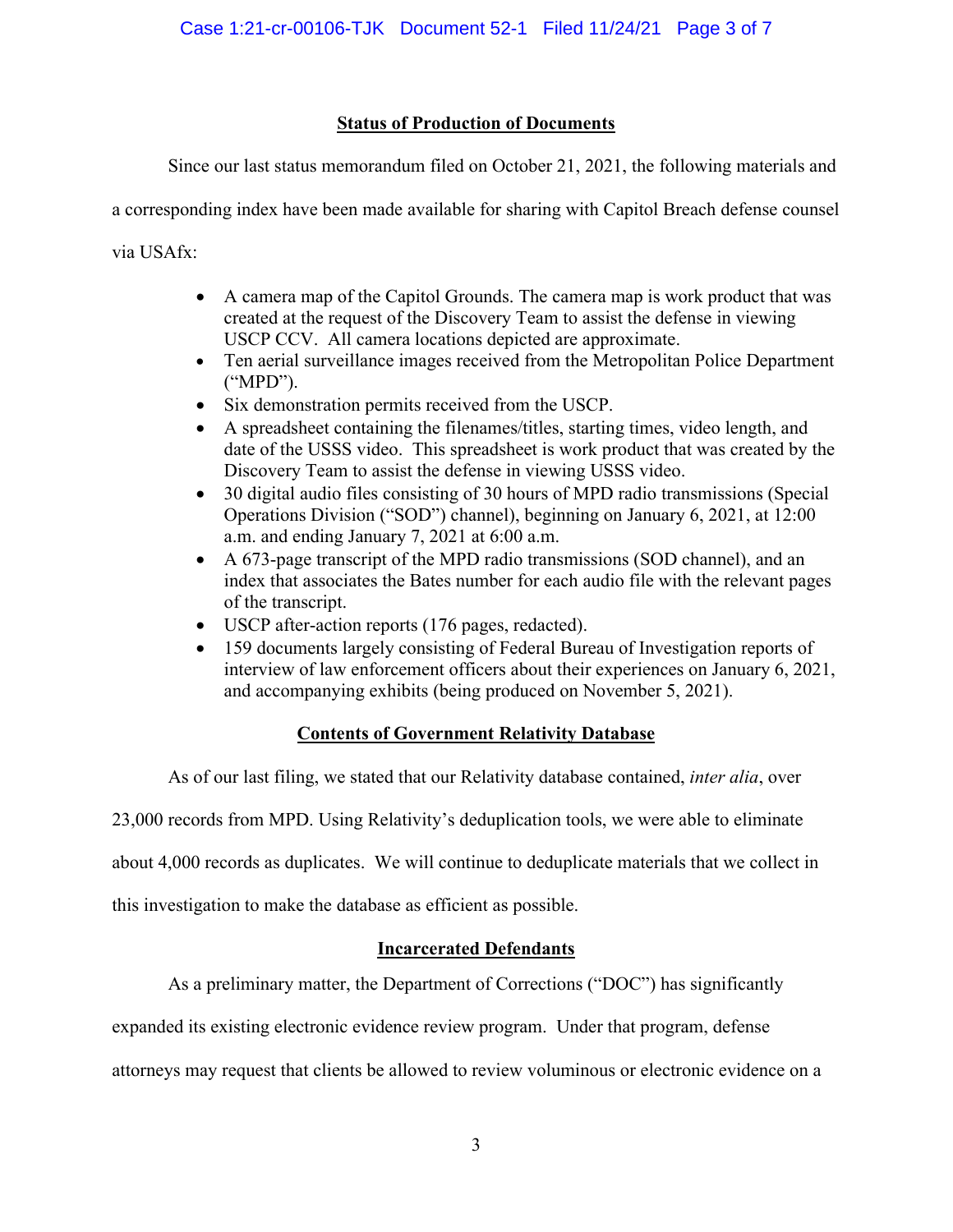#### Case 1:21-cr-00106-TJK Document 52-1 Filed 11/24/21 Page 4 of 7

laptop computer provided by the DOC. When a defense attorney sends electronic evidence (e.g., CDs, DVDs or USB flash drives) to the DOC's Litigation Support Unit, the receiving inmate is placed on a waitlist to review the discovery. When a laptop becomes available, the inmate may review the discovery for up to two weeks at a time, while housed in a single cell. If the inmate requires more than two weeks to review the evidence and there is a waitlist, the review will end and s/he will be added to the waitlist to re-enter the program for another two-week review period.

The DOC recently received fifteen new laptops to support its current program, bringing the total number of available laptops to twenty-three. Based on materials provided by the DOC, as of October 27, 2021, there were twenty-eight inmates on the waitlist. Accordingly, not later than November 24, 2021, every person who was on the list as of October 27 should have had an opportunity to review his or her discovery. (To be clear, the waitlist is not limited to January 6 defendants – it contains a mix of inmates from Superior Court and a variety of District Court cases.)

In addition to the DOC's current program, in collaboration with FPD and the DOC, we have developed multiple proposals to increase access by incarcerated defendants to discovery materials. The first proposal involves utilizing educational tablets that are already available for review of video footage shared by defense counsel through my.evidence.com. At this time, FPD and the government are engaged in technical discussions with American Prison Data Systems ("APDS") (the provider of the educational tablets) and Axon Enterprise, Inc. (the company that owns evidence.com), as to whether they can enable access to my.evidence.com on the tablets. APDS expects it will take at least several weeks (from November 4, 2021), to design a potential solution.

The second, independent proposal involves a pilot program in which the DOC would provide Internet connectivity and security to a room designated for discovery review in the Correctional Treatment Facility. Depending on the size of the room ultimately selected, it will

4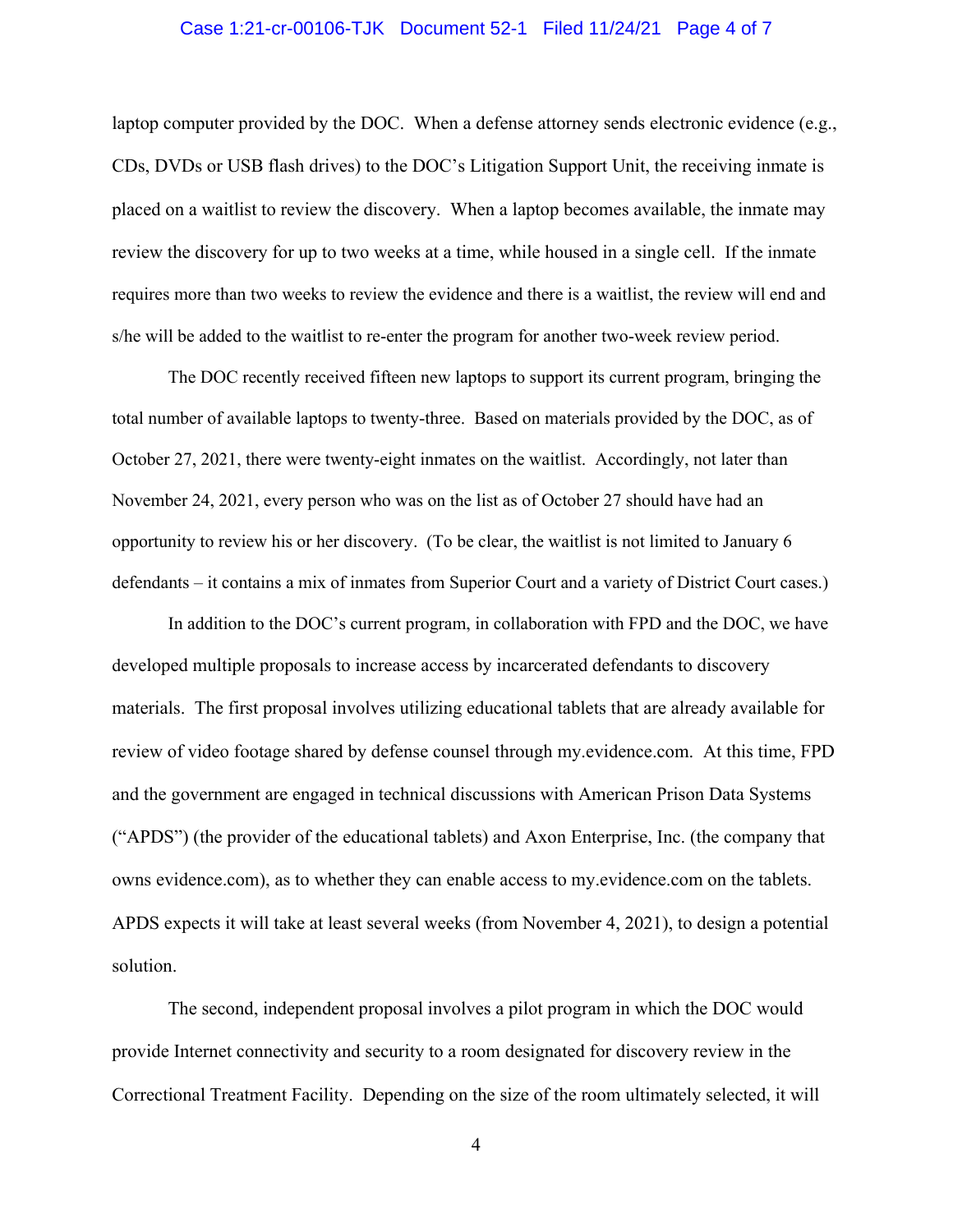## Case 1:21-cr-00106-TJK Document 52-1 Filed 11/24/21 Page 5 of 7

accommodate ten to fifteen new laptops on which inmates will be able to review documents produced from the defense Relativity workspace to a separate Relativity workspace accessible to inmates.<sup>1</sup> Ideally, inmates will also be able to use Relativity to share notes about discovery materials with their attorneys. This discovery room would be staffed by a contractor who possesses appropriate information technology skills and experience. FPD and the government are collaborating with our respective vendors to develop an appropriate staffing solution. We intend to meet with the DOC again next week.

### **Substantial Completion of Discovery**

Among the documents we plan to produce on a rolling basis between now and December

31, 2021 are:

- Those portions of the USCP CCV footage designated as "Security Information" pursuant to 2 U.S.C. § 1979 that do not relate to the evacuation of Congressional Members.
- The remainder of MPD BWC footage (largely consisting of footage outside the 1:00 to 6:00 p.m. timeframe), and BWC footage from Arlington County Police (124 files), and Virginia State Police (48 files);
- Video recordings made by officers of MPD's Electronic Surveillance Unit;
- Supplemental exhibits to USCP OPR reports;
- Additional MPD internal investigation reports;
- Virginia State Police and USSS radio transmissions;
- Legal process pertaining to the collection of geolocation data from electronic communications services providers;
- BWC Spreadsheet and zone maps (work product created to assist in review of BWC footage);
- Discoverable MPD, USCP and FBI records and memoranda currently in Relativity;
- Case-specific discovery of other defendants (i.e., discovery already produced to the defendant for whom it is directly relevant, but which will be made accessible to all defendants);
- Results of searches of devices and SCA accounts;
- Custodial statements of (other) defendants.
- Footage obtained from news media; and
- Grand jury transcripts and exhibits.

<sup>&</sup>lt;sup>1</sup> Based on the combined previous experience of representatives of APDS, FPD and the Department of Justice, the educational tablets are not a feasible solution for document review.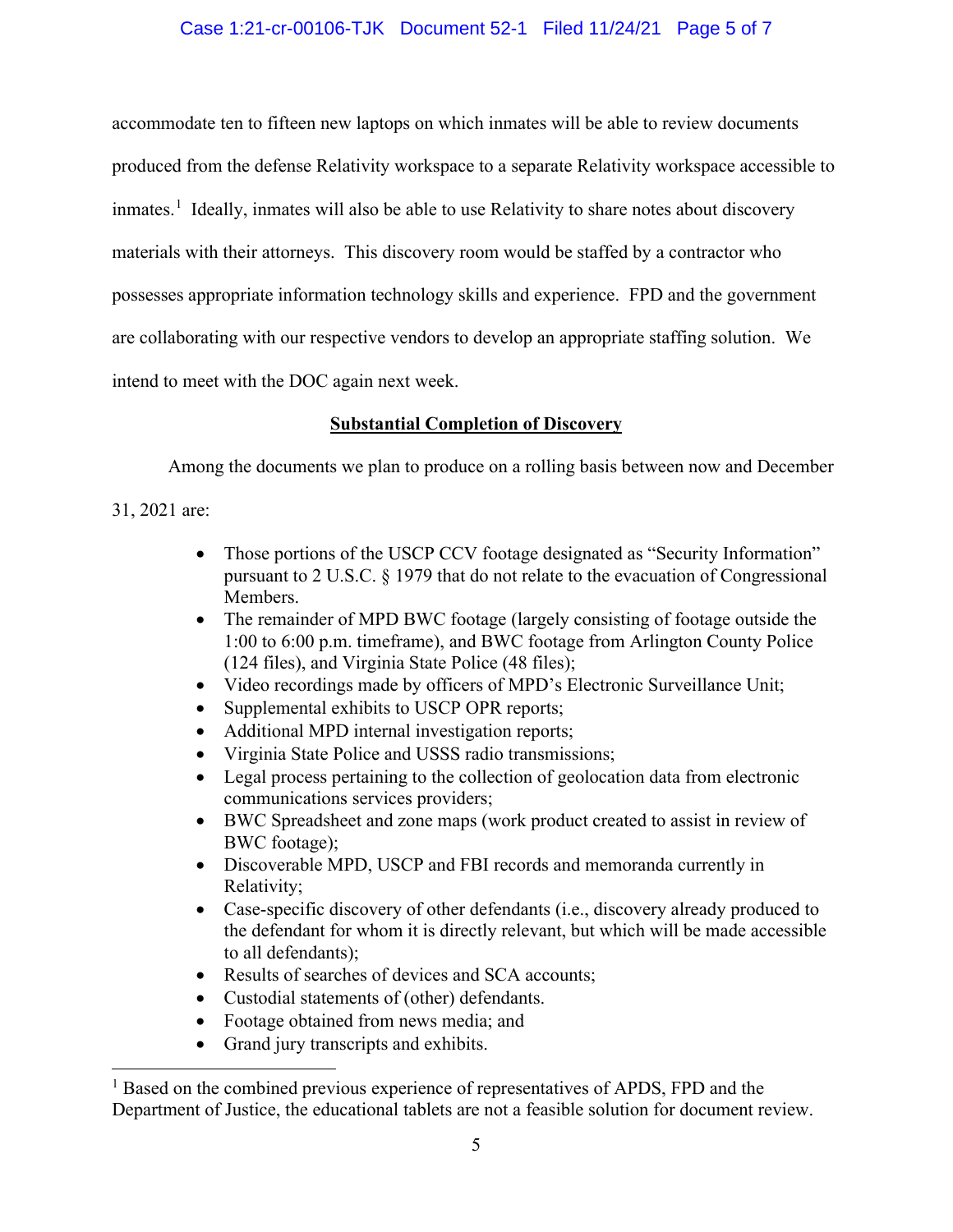#### Case 1:21-cr-00106-TJK Document 52-1 Filed 11/24/21 Page 6 of 7

By the end of January 2022, we intend to provide the discoverable portions of several hundred thousand FBI records (a substantial portion of which may not be directly related to any charged defendants). These materials that have been undergoing pre-processing to ensure, among other things, that any materials that might be subject to protection under Federal Rule of Criminal Procedure Rule 6(e) are segregated for processing internally. As many documents may not be discoverable or may be duplicative, neither the Court nor defense counsel should expect the size of the productions to the defense to mimic the size of the government's Relativity workspace. We are also currently concluding a concerted effort to consolidate scoped search results from devices and SCA accounts for ingestion by Deloitte.

By the end of January, we also intend to provide the defense an inventory of any materials that have not been loaded into either the evidence.com or Relativity workspaces to facilitate a defendant's ability to request any specific material s/he deems potentially relevant. We invite defense counsel to make specific requests as soon as possible, so that we may consider such requests in prioritizing our order of production. At that point the defense will either have or have access to the vast majority of potentially relevant materials in our possession. Given the scope of the existing investigation and its on-going nature, we expect that we will continue to obtain materials, which we will produce expeditiously.

#### **Conclusion**

In sum, we have made substantial progress in our effort to provide the defense comparable discovery review platforms for both documents and digital media, to populate those platforms, and to use alternative means to provide the most relevant discovery without delay. We will diligently continue to transfer data to our vendors, process it for production, and make

6